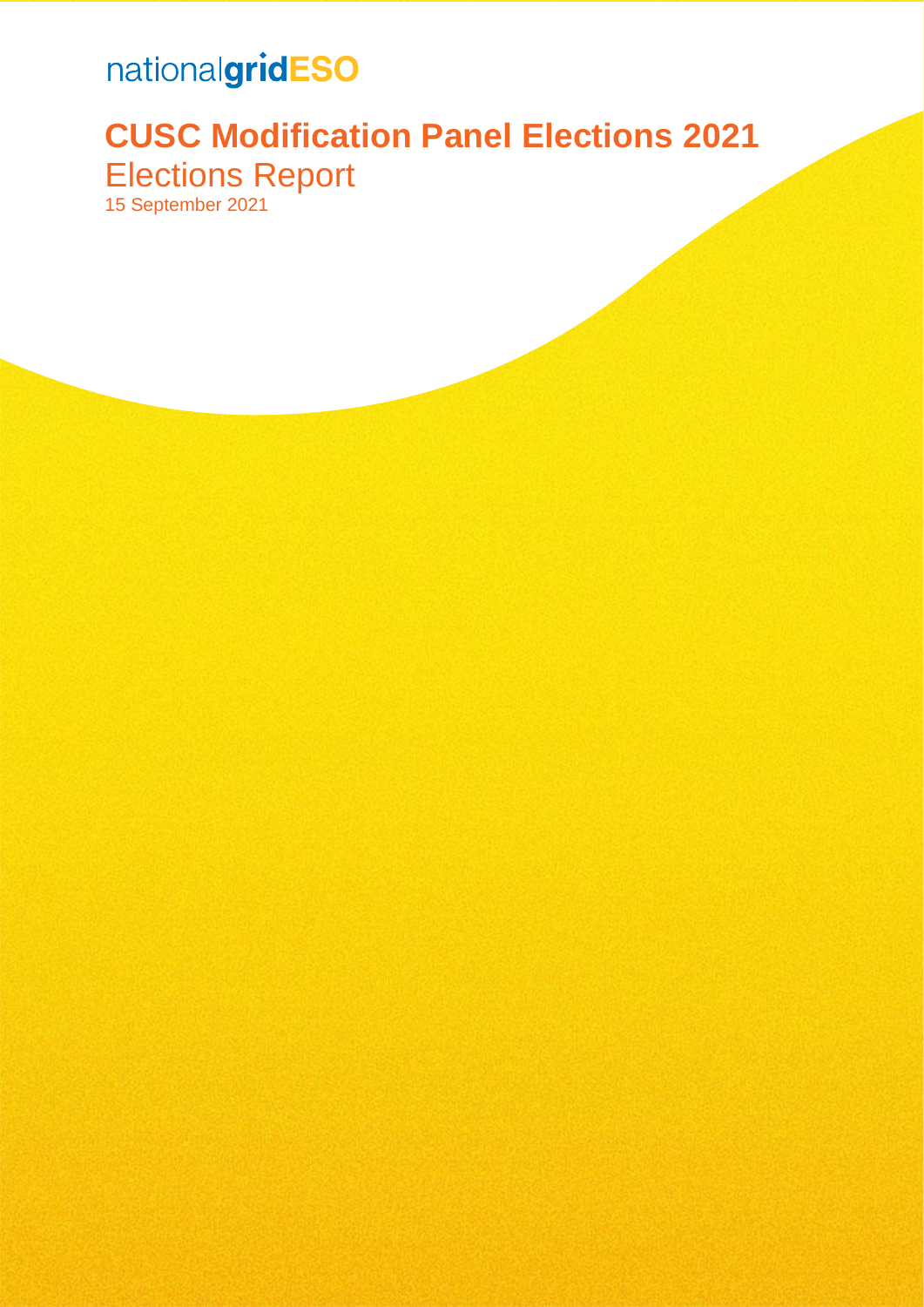# <span id="page-1-0"></span>**Contents**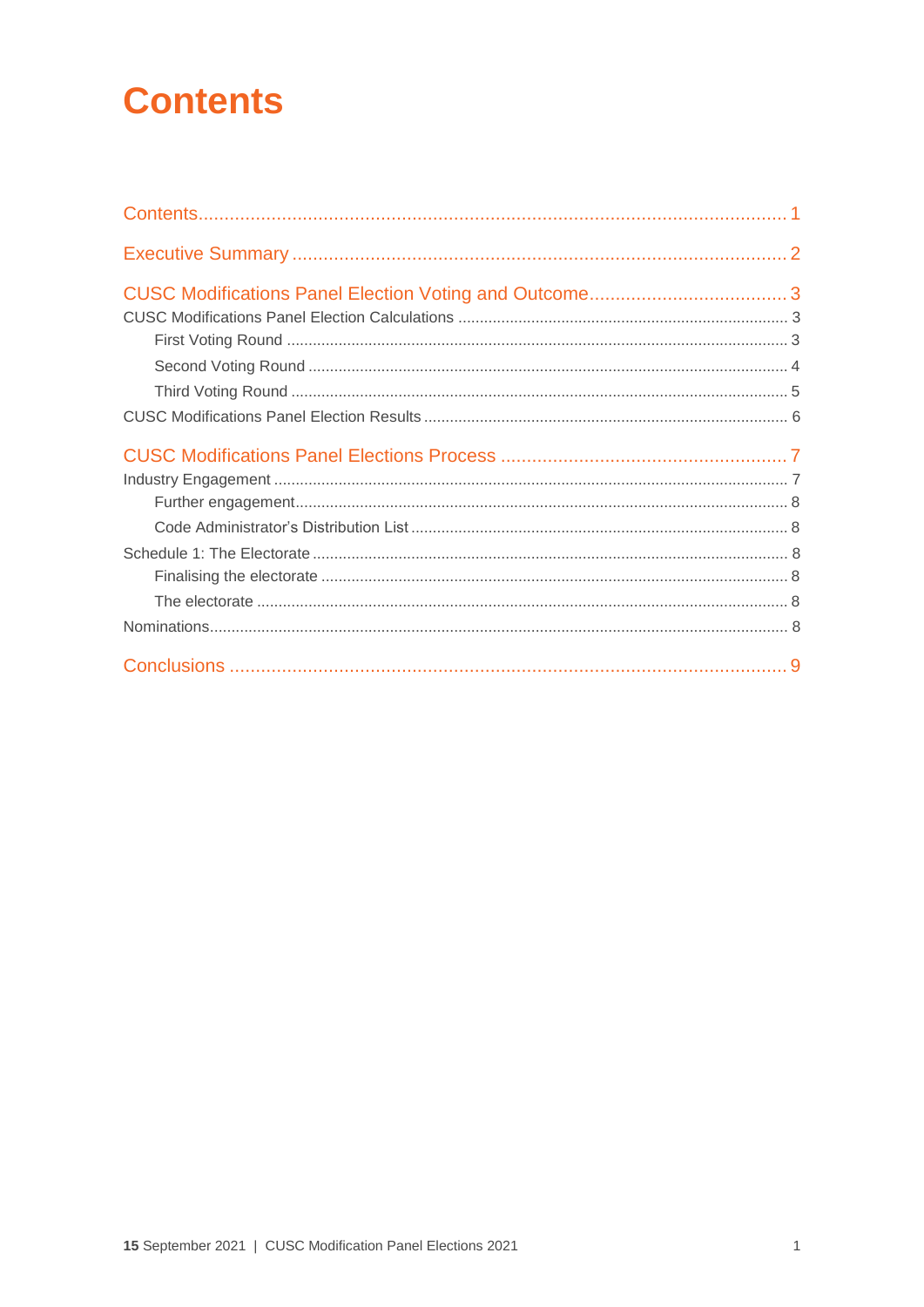### <span id="page-2-0"></span>**Executive Summary**

The process to elect Connection and Use of System Code (CUSC) Modification Users' Panel Members and Alternate Panel Members for the period 1 October 2021 until 30 September 2023 commenced on 1 July 2021 and concluded on 15 September 2021.

There were 7 Users' Panel Member vacancies available for appointment on the CUSC Modification Panel. Furthermore, there were an additional 5 Alternative Panel Member vacancies available. The Alternate Panel Members attend the CUSC Modifications Panel in the event that a Panel Member is unable to attend throughout the year. We received 8 nominations for these 12 vacancies.

The election results are as follows:

|                | <b>Voting Panel Members</b> |
|----------------|-----------------------------|
| 1              | <b>Binoy DHARSI</b>         |
| 2              | Joseph DUNN                 |
| 3              | <b>Garth GRAHAM</b>         |
| $\overline{4}$ | Paul JONES                  |
| 5              | Andrew ENZOR                |
| 6              | <b>Cem SULEYMAN</b>         |
| 7              | <b>Grace MARCH</b>          |
|                |                             |
|                | Alternate Panel Members     |
|                | <b>Mark DUFFIELD</b>        |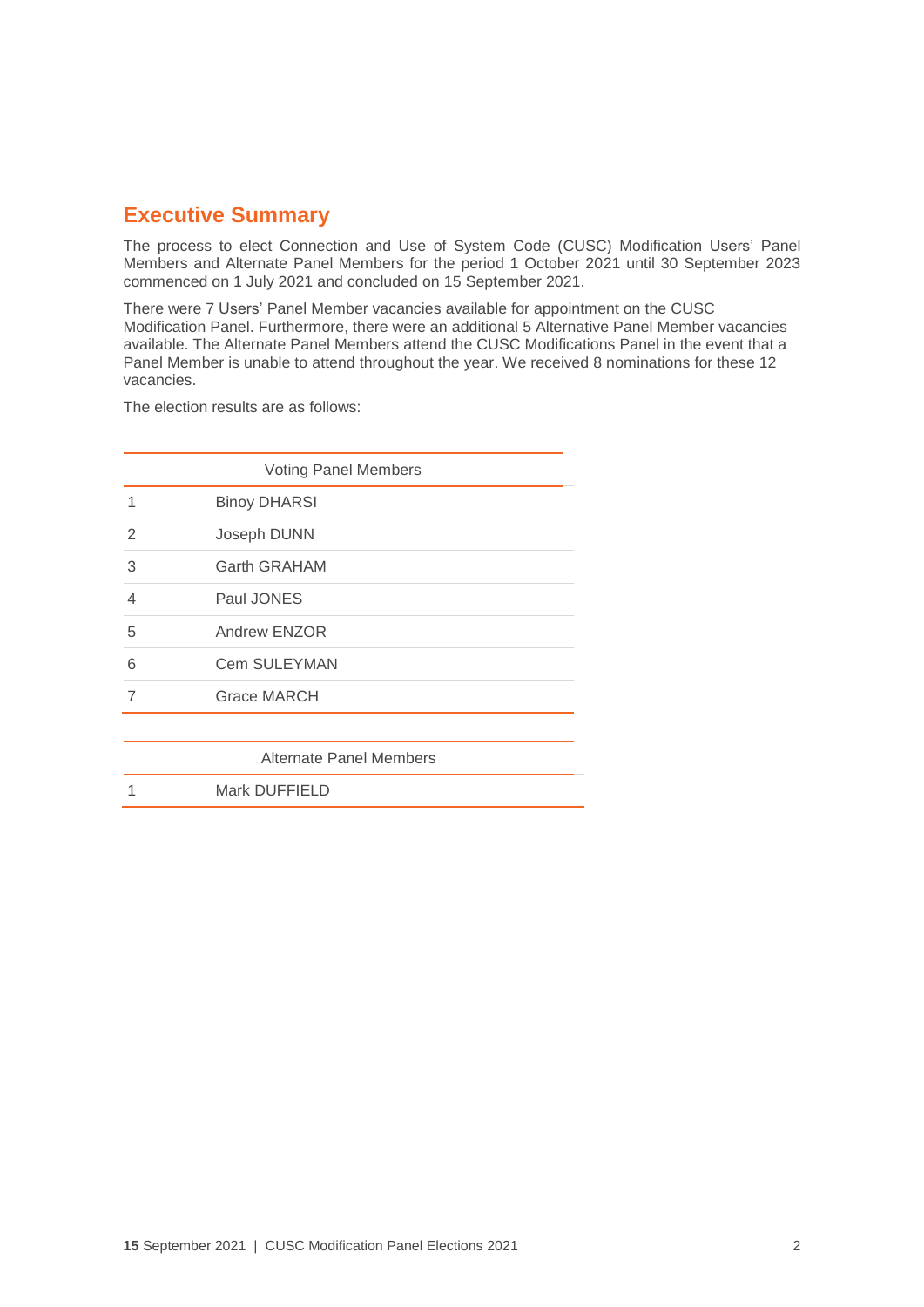# <span id="page-3-0"></span>**CUSC Modifications Panel Election Voting and Outcome**

# <span id="page-3-1"></span>CUSC Modifications Panel Election Calculations

There were 453 ballot papers that were eligible to be cast in this election by CUSC Schedule 1 parties. There was a total of 408 company Voting Groups (a "Voting Group" means a User who is eligible to vote and all Affiliates of that User who are eligible to vote), and each Voting Group was eligible to cast a maximum of four ballot papers depending upon which Voting Sub-groups they were eligible to vote in. A total of 53 ballot papers were received across 40 Voting Groups for the 8 nominations received. Within the 53 ballot papers there were a total of 122 preferences expressed collectively across CUSC Parties first, second, and third preference votes for the candidates.

We have conducted the election calculation as stipulated in Annex 8A.3.2 of the CUSC. This section sets out how many votes each candidate received and corresponding calculated results for the election.

| Candidate Name      | Nominating CUSC party                     | <b>Total first</b><br>preference<br>votes | Total second<br>preference<br>votes | Total third<br>preference<br>votes |
|---------------------|-------------------------------------------|-------------------------------------------|-------------------------------------|------------------------------------|
| <b>Binoy DHARSI</b> | EDF                                       | 16                                        | 3                                   | 10                                 |
| Mark DUFFIELD       | National Grid Interconnectors<br>Limited  | 2                                         | 2                                   | 0                                  |
| Joseph DUNN         | Scottish Power Renewables (UK)<br>Limited | $12 \overline{ }$                         | 8                                   | 1                                  |
| Andrew ENZOR        | Cornwall Insight                          | 4                                         | 6                                   | 5                                  |
| <b>Garth GRAHAM</b> | <b>SSE Generation Limited</b>             | 9                                         | 3                                   | 9                                  |
| Paul JONES          | <b>Uniper UK Limited</b>                  | 3                                         | 9                                   | 4                                  |
| Grace MARCH         | Sembcorp Energy UK Limited                | 3                                         | $\overline{4}$                      | 1                                  |
| Cem SULEYMAN        | Drax Power Limited                        | 4                                         | $\overline{2}$                      | $\overline{2}$                     |

The candidates received the following number of preference votes:

#### <span id="page-3-2"></span>First Voting Round

There were 53 ballot papers in the first voting round.

In order to qualify for election in the first round, a candidate must achieve equal to or greater than the first round qualifying total.

The first round qualifying total is:

 $(T / N) + 1$ 

where

**T** is the total number of first preference votes cast in all voting papers.

**N** is the number of Users' Panel Members and/or Alternate Members to be elected.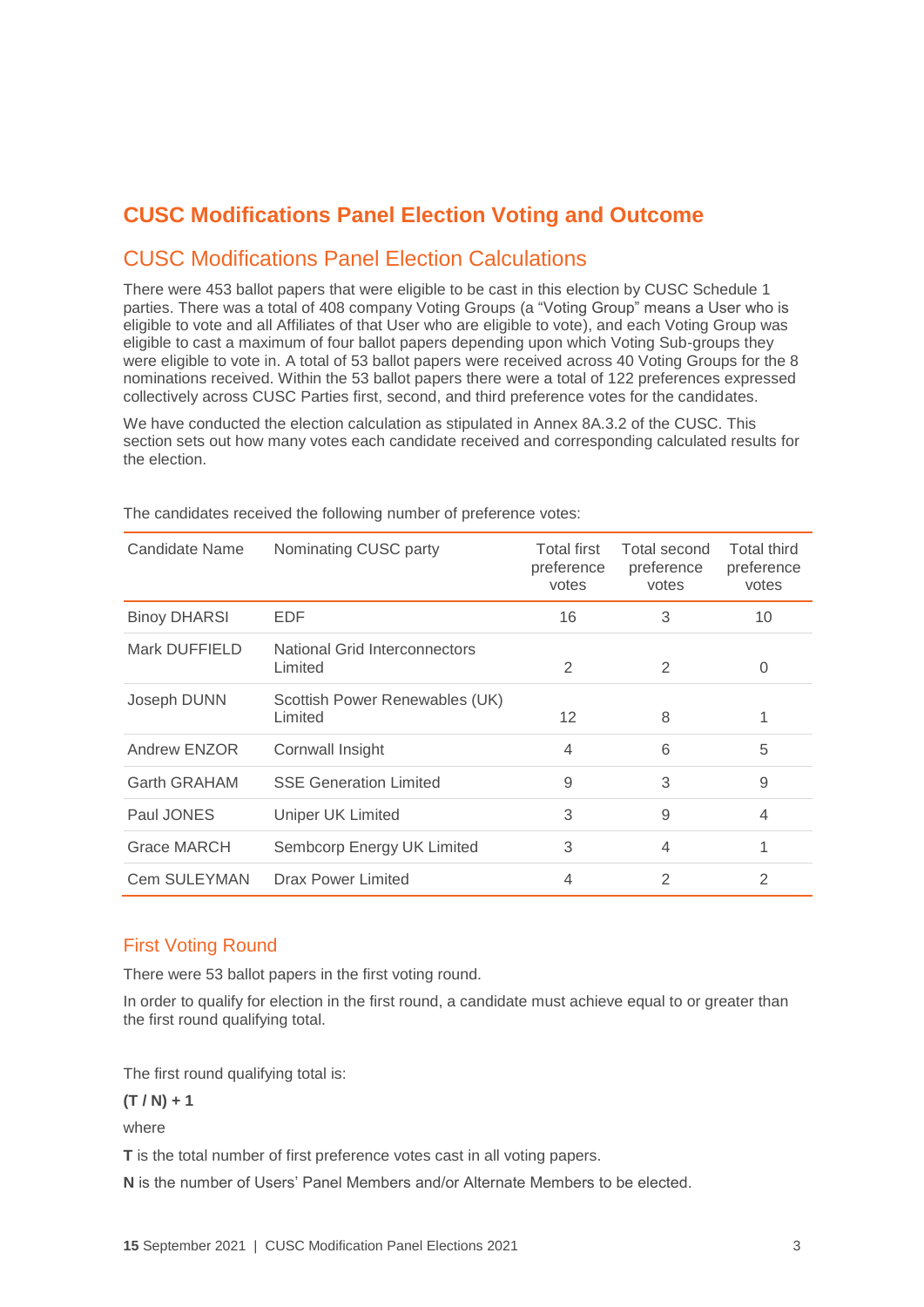53 first preference votes were cast

#### **Calculation:**

 $T = 53$  $N = 8$  $(53/8) + 1 = 7.63$  (rounded up to 8)

| Candidate Name      | <b>First Voting Round Total</b> |
|---------------------|---------------------------------|
| <b>Binoy DHARSI</b> | 16                              |
| Mark DUFFIELD       | 2                               |
| Joseph DUNN         | 12                              |
| Andrew ENZOR        | $\overline{4}$                  |
| <b>Garth GRAHAM</b> | 9                               |
| Paul JONES          | 3                               |
| <b>Grace MARCH</b>  | 3                               |
| Cem SULEYMAN        | 4                               |

#### **Conclusion**

The following candidates met the first round qualifying total and have been appointed to the CUSC Modification Panel:

- Binoy Dharsi (Panel Member)
- Joseph Dunn (Panel Member)
- Garth Graham (Panel Member)

Therefore, there were 4 remaining Panel Members and 1 remaining Alternate Panel Member to be appointed through the subsequent voting rounds.

#### <span id="page-4-0"></span>Second Voting Round

In order to be elected in the second round, a candidate must achieve equal to or greater than the second-round qualifying total. The remaining voting papers are all the voting papers except for those where the first preference vote was for a candidate successfully appointed in the first round. Of the 53 ballot papers, only 16 eligible were remaining to cast a vote for the second round.

The second round qualifying total is:

#### $(T'/N') + 1$

where

**T'** is the total number of first and second preference votes cast in all remaining voting papers.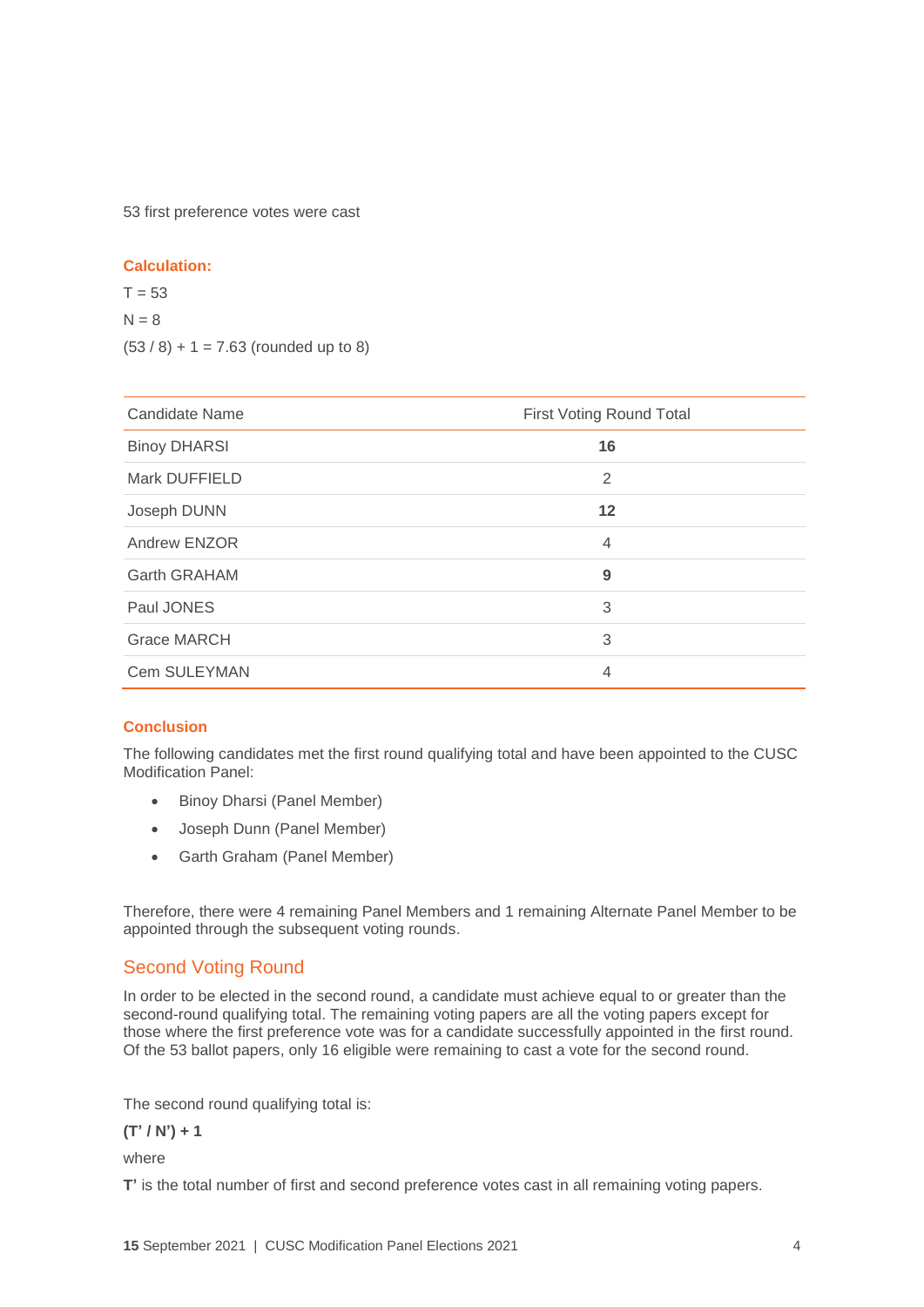**N'** is the number of Panel Members and/or Alternate Members remaining to be elected after the first voting round.

#### **Calculation:**

 $T' = 16$  (first preference) + 13 (second preference)  $N' = 5$ 

 $(16+13/5) + 1 = 6.80$  (rounded up to 7)

| Candidate Name | Second Voting Round Total<br>(first round + second round) |
|----------------|-----------------------------------------------------------|
| Mark DUFFIELD  | $2 + 0 = 2$                                               |
| Andrew ENZOR   | $4 + 0 = 4$                                               |
| Paul JONES     | $3 + 6 = 9$                                               |
| Grace MARCH    | $3 + 3 = 6$                                               |
| Cem SULEYMAN   | $4 + 1 = 5$                                               |

#### **Conclusion**

The following candidate met the second round qualifying total and has been appointed to the CUSC Modification Panel:

• Paul Jones (Panel Member)

Therefore, there are 3 remaining Panel Members and 1 remaining Alternate Panel Member to be appointed.

#### <span id="page-5-0"></span>Third Voting Round

In order to be elected in the second round, a candidate must achieve equal to or greater than the third-round qualifying total. The remaining voting papers are all the voting papers except for those where the first or second preference votes was for a candidate successfully appointed in the first or second round. Of the 53 ballet papers, only 5 were remaining to cast a vote for the third round.

The third round qualifying total is:

 $(T'' / N'') + 1$ 

where

**T"** is the total number of first, second and third preference votes cast in all remaining voting papers.

**N"** is the number of Panel Members and/or Alternate Members remaining to be elected after the first and second voting round.

#### **Calculation:**

 $T$ " = 5 (first preference) + 2 (second preference) + 2 (third preference)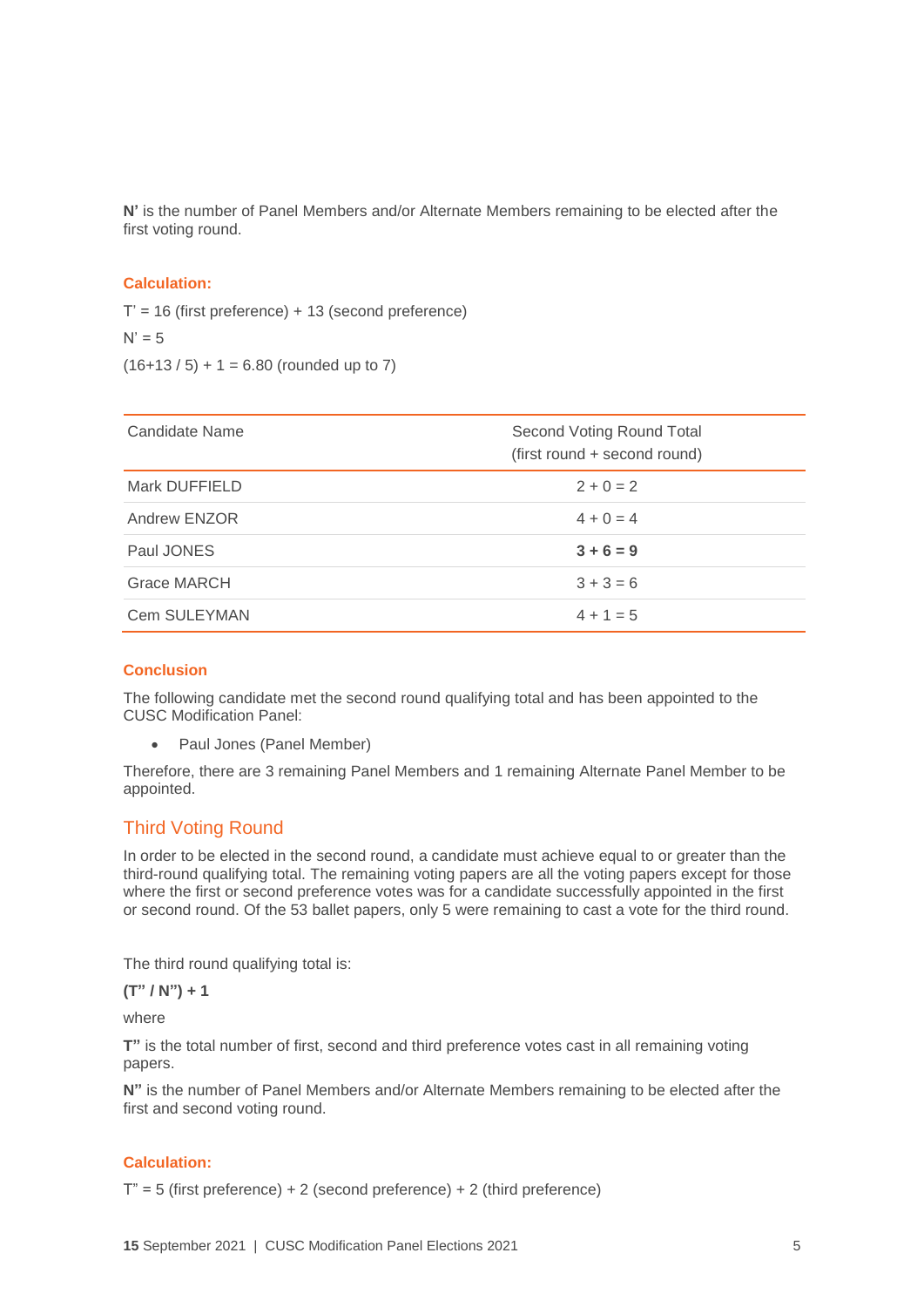$N'' = 4$ 

 $(5+2+2/4) + 1 = 3.25$  (rounded up to 4)

| Candidate Name | <b>Third Voting Round Total</b><br>$(first round + second round + third round)$ |
|----------------|---------------------------------------------------------------------------------|
| Mark DUFFIELD  | $1 + 0 + 0 = 1$                                                                 |
| Andrew ENZOR   | $4 + 0 + 0 = 4$                                                                 |
| Grace MARCH    | $0 + 1 + 0 = 1$                                                                 |
| Cem SULEYMAN   | $0 + 1 + 0 = 1$                                                                 |

#### **Conclusion**

The following candidate has met the third round qualifying total and has been appointed to the CUSC Modification Panel:

• Andrew Enzor (Panel Member)

Therefore, there are 2 remaining Panel Members and 1 remaining Alternate Panel Member to be appointed. The candidates are ranked in order of the number of first preference votes they received across all 53 ballot papers to fill the remaining vacancies. The following candidates have been appointed to the CUSC Modifications Panel:

- Cem Suleyman 4 first preference votes (Panel Member)
- Grace March 3 first preference votes (Panel Member)
- Mark Duffield 2 first preference votes (Alternate Panel Member)

### <span id="page-6-0"></span>CUSC Modifications Panel Election Results

The result of the election is as follows:

|                | <b>Voting Panel Members</b> |
|----------------|-----------------------------|
| 1              | <b>Binoy DHARSI</b>         |
| 2              | Joseph DUNN                 |
| 3              | <b>Garth GRAHAM</b>         |
| $\overline{4}$ | Paul JONES                  |
| 5              | Andrew ENZOR                |
| 6              | <b>Cem SULEYMAN</b>         |
|                | Grace MARCH                 |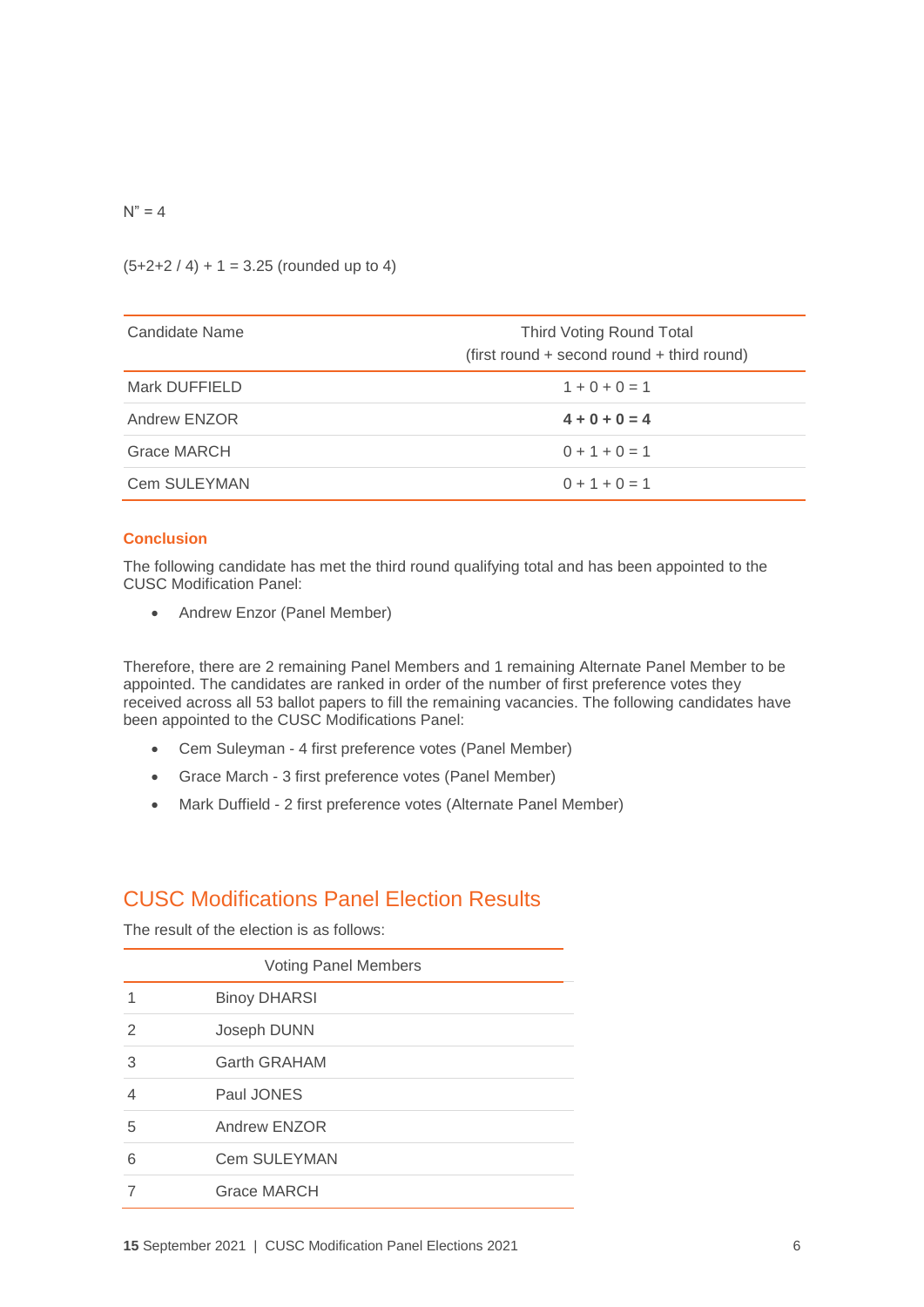1 Mark DUFFIELD

# <span id="page-7-0"></span>**CUSC Modifications Panel Elections Process**

The process to elect CUSC Modification Users' Panel Members and Alternate Panel Members for the period 1 October 2021 until 30 September 2023 commenced on 1 July 2021.

On 1 July 2021, the Code Administrator opened up the election nominations window for a period of three weeks. To facilitate this, links to the following documents were sent to CUSC Users via email and published on the Code Administrator's website:

• the electorate:

For the purposes of the 2021 election arrangements, CUSC Users were defined as those persons who were a Party to the CUSC Framework Agreement, with the exception of National Grid Electricity System Operator, as at 20 June 2021. Each CUSC User was allocated a unique reference number;

- nomination form:
- an Election Guide.

The Election Guide provided a summary of the election arrangements and a timetable to enable CUSC Users to participate actively and effectively in the forthcoming election arrangements. In addition, it provided clarity in relation to the approach that would be adopted for the election in a number of areas in relation to the voting arrangements where Annex 8A of the CUSC is silent or ambiguous.

# <span id="page-7-1"></span>Industry Engagement

The Code Administrator committed to providing updates to industry in relation to the process.

| Date         | <b>Email Content</b>                                                                                                                                                                                                                     |
|--------------|------------------------------------------------------------------------------------------------------------------------------------------------------------------------------------------------------------------------------------------|
| 11 June 2021 | CUSC Panel Elections are approaching – here is what you need to know and do.<br>This included a request for industry to check the CUSC Schedule 1 Voting<br>Groups and Voting Sub-Groups and to feedback any issues by the 18 July 2021. |
| 17 June 2021 | Reminder: CUSC Panel Elections are approaching – here is what you need to<br>know and do                                                                                                                                                 |
| 21 June 2021 | CUSC Panel Elections for 2021 are approaching - here is the Election Guide. This<br>included the final CUSC Schedule 1 List of Users as on 20 June 2021, which<br>formed the electorate for the Election.                                |
| 1 July 2021  | <b>CUSC Panel Elections - Nominations are now open</b>                                                                                                                                                                                   |
| 16 July 2021 | Reminder CUSC Panel Elections - Nominations close next week on 23 July 2021                                                                                                                                                              |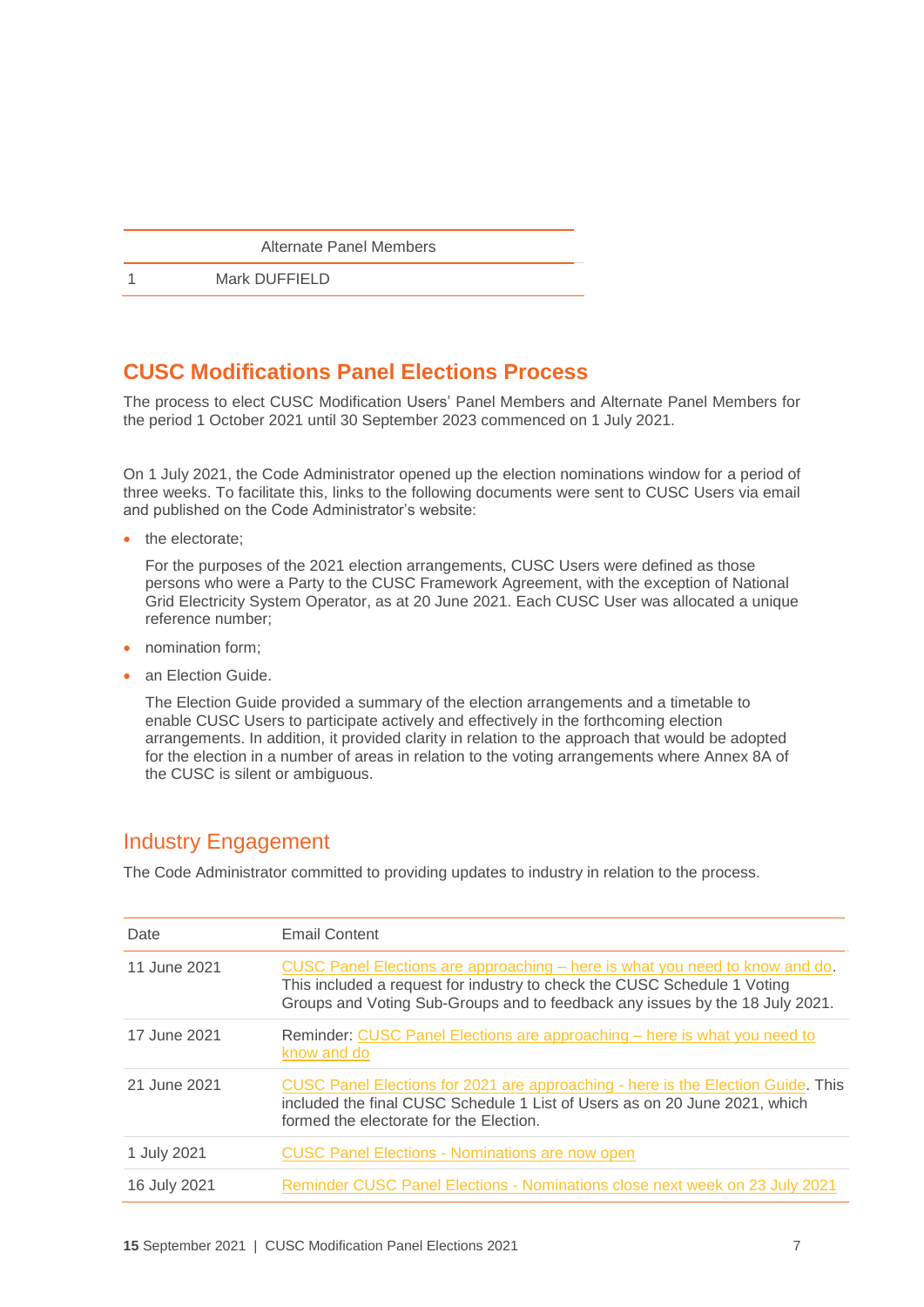| 22 July 2021      | Final Reminder CUSC Panel Election - Nominations close tomorrow 23 July 2021                                                           |
|-------------------|----------------------------------------------------------------------------------------------------------------------------------------|
| 9 August 2021     | Invitation to vote in the CUSC Panel elections<br>This included a podcast and guidance document to help explain the voting<br>process. |
| 15 September 2021 | Announcement of the election results and publication of this election report.                                                          |

#### <span id="page-8-0"></span>Further engagement

The Code Administrator liaised with four trade bodies that represent smaller market participants to increase awareness of the elections process amongst their members and to establish if any of these members would be interested in nominating themselves to be a Panel Member or an Alternate Panel Member.

The Code Administrator also reached out by advertising the CUSC election in the Code Administrator's Code of Practice newsletter, the Joint European Stakeholder Group weekly newsletter and the "Plugged In" ESO weekly Newsletter.

### <span id="page-8-1"></span>Code Administrator's Distribution List

Whilst reviewing and updating Schedule 1, the Code Administrator's CUSC distribution list was also reviewed to ensure that the Code Administrator had contacted everyone listed on Schedule 1 and that the details held were up to date. Where no specific contact details were held, emails were sent to generic email addresses to raise awareness of the elections and seek an alternative email contact.

We will be regularly reviewing the Code Administrator's distribution list to ensure it is kept up to date.

# <span id="page-8-2"></span>Schedule 1: The Electorate

#### <span id="page-8-3"></span>Finalising the electorate

On 11 and 17 June 2021, the Code Administrator shared the latest version of CUSC Schedule 1, and asked industry parties to check the Voting Group and Voting Sub-Group information in the document. Industry parties were given until Friday 18 June 2021 to contact The Code Administrator with any amendments.

The Code Administrator received a number of contacts from industry advising of company Voting group alterations. Following checks, these changes were incorporated to produce the final elector list.

The Code Administrator will be reviewing the current process for maintaining Schedule 1 and refining the process to ensure that Schedule 1 is maintained going forward. In future elections, the Code Administrator will engage industry earlier in the process in relation to Voting Groups.

#### <span id="page-8-4"></span>The electorate

On 21 June 2021, the Code Administrator published the final list of the electorate including unique voter reference numbers for each individual company, Voting Groups and the eligibility of each Voting Group to vote in relation to the Voting Sub-Groups.

There was a total of 781 separate CUSC Parties listed on the final version of Schedule 1 that the Code Administrator has used in this election. These companies were allocated into 408 distinct Voting Groups.

# <span id="page-8-5"></span>**Nominations**

Nominations closed at 5pm on Friday 23 July 2021. Eight nominations were received within the deadline.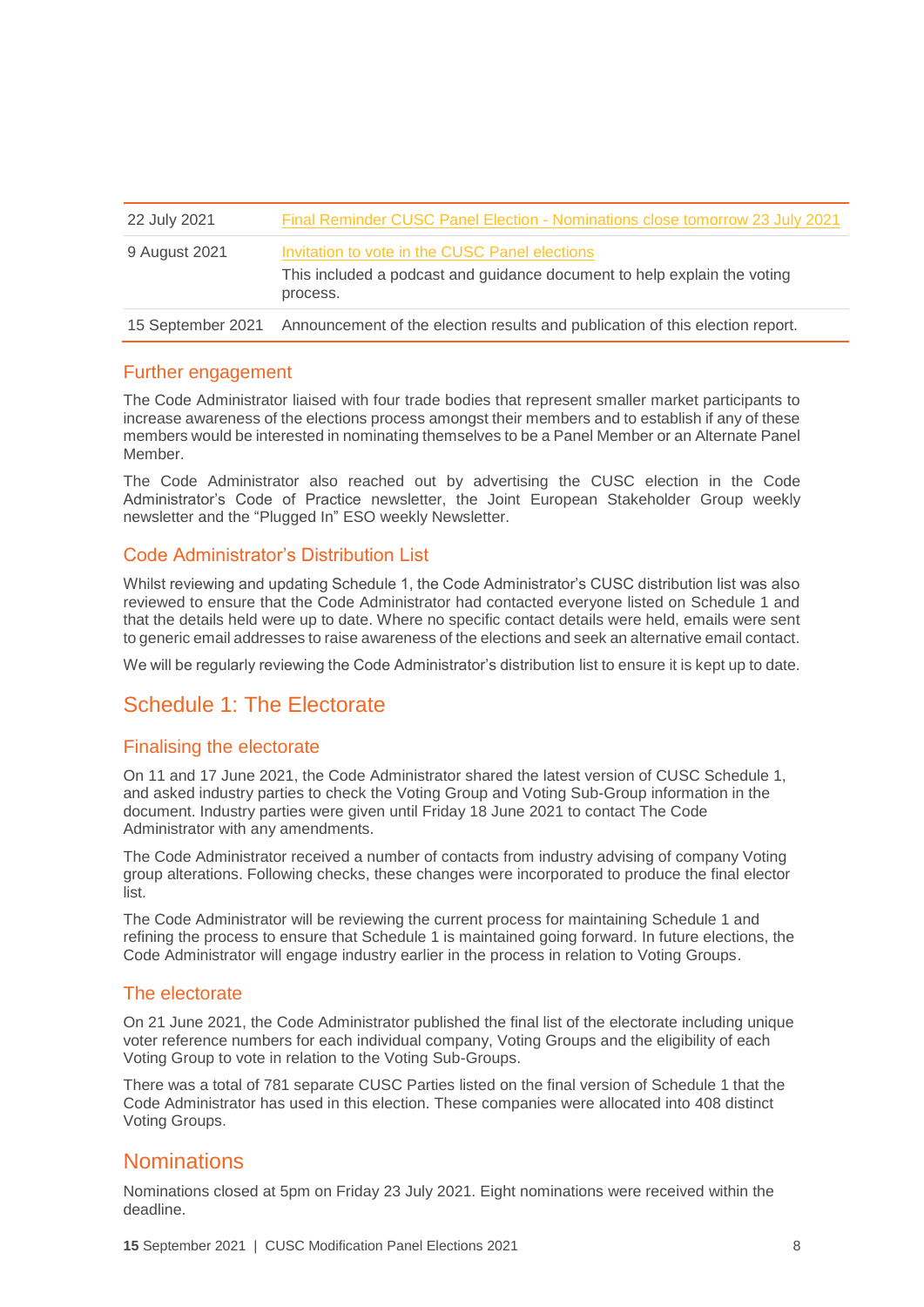In accordance with Annex 8A.2.2 of the CUSC, on 9 August 2021, the Code Administrator announced the list of nominated candidates standing for election in the CUSC Modifications Panel elections.

# <span id="page-9-0"></span>**Conclusions**

The conduct of the 2021 CUSC Panel elections was conducted primarily by email, with key documentation available on the Code Administrator's website. As with previous elections, CUSC Users appeared to be comfortable with the integrity of the election via e-mail and no security or related issues were raised.

The Code Administrator is satisfied with the integrity of the CUSC Modifications Panel Elections and commends the results to Authority.